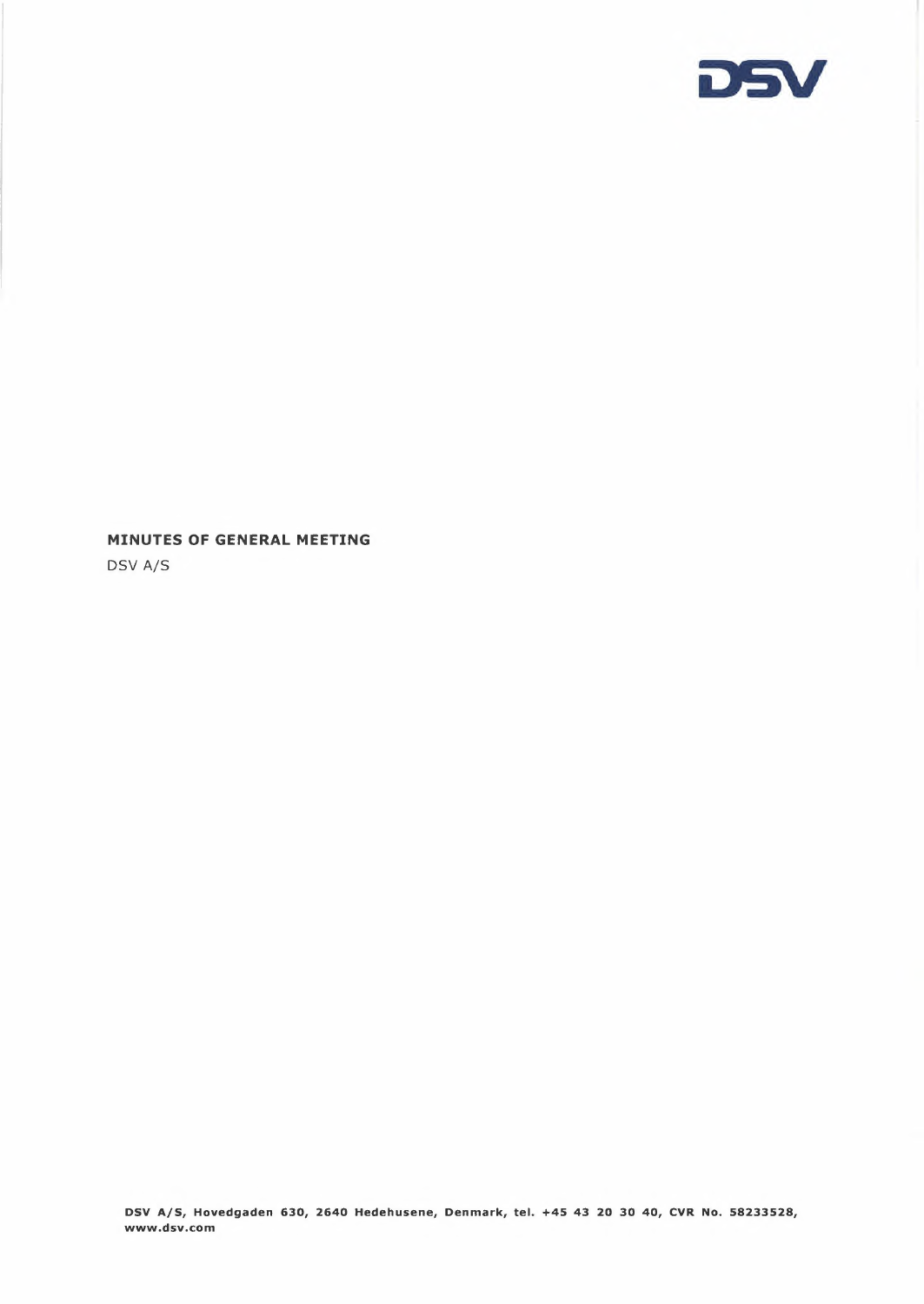## **MINUTES OF GENERAL MEETING**

ANNUAL GENERAL MEETING 17 March 2022 DSV A/S (CVR No. 58 23 35 28)

On 17 March 2022 at 14:00, the Annual General Meeting of DSV A/S (the 'Company' or 'DSV') was held at the offices of the Company at Hovedgaden 630, 2640 Hedehusene, Denmark.

The agenda was as follows:

- l. Report of the Board of Directors and the Executive Board on the Company's activities in 2021
- 2. Presentation of the 2021 Annual Report with the audit report for adoption
- 3. Resolution on application of profits or covering of losses as per the adopted the 2021 Annual Report
- 4. Approval of the proposed remuneration of the Board of Directors for the current financial year
- 5. Presentation and approval of the 2021 Remuneration Report
- 6. Election of members to the Board of Directors
- 7. Election of auditor(s)
- 8. Proposed resolutions
	- 8.1 Reduction of the share capital and amendment of Article 3 of the Articles of Association
	- 8.2 Authorisation to acquire treasury shares
	- 8.3 Indemnification of members of the Board of Directors and of the Executive Board
- 9. Any other business

Thomas Plenborg, Chairman of the Board of Directors, opened the meeting and welcomed the shareholders attending the Annual General Meeting in person and the shareholders following the Annual General Meeting via the live webcast. The Board Chairman gave the floor to Simon Milthers, Attorney-at-Law, who had been appointed Chairman of the General Meeting by the Board of Directors. By way of introduction, the Meeting Chairman noted that the Annual General Meeting had been duly convened by the Company in accordance with the Articles of Association and the Danish Companies Act *(selskabs/oven)* and - with the consent of the General Meeting - was legally competent to transact the matters comprised by the agenda of the Annual General Meeting. Moreover, the Meeting Chairman read out section 101 (5) and (6) of the Danish Companies Act and announced that the General Meeting supported the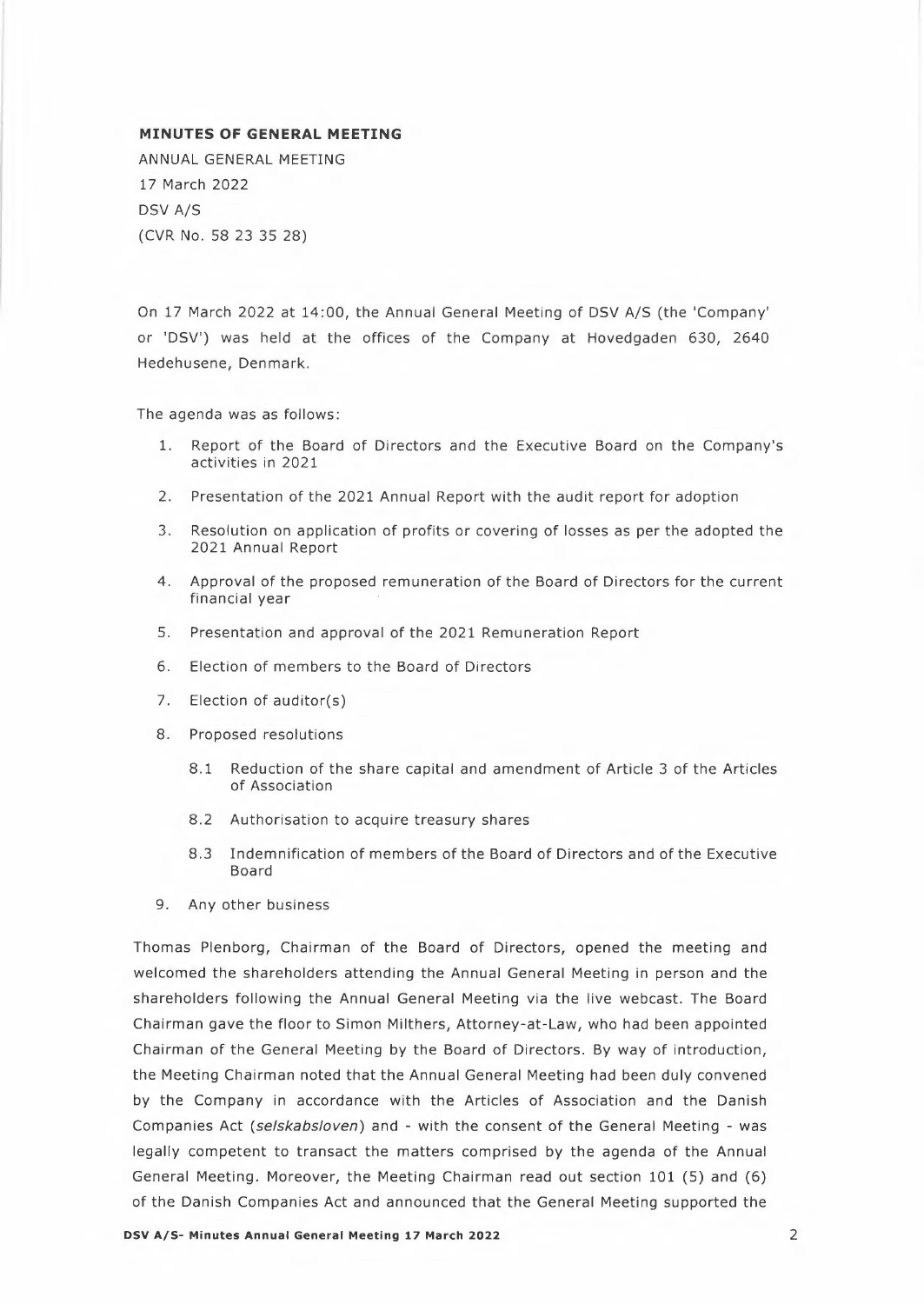proposal made by the Meeting Chairman that no complete account of the voting procedure should be given. Moreover, the Meeting Chairman reviewed the agenda of the Annual General Meeting.

A total of 120,770,413 shares were represented at the Annual General Meeting, corresponding to 51.9 % of the total voting share capital of the Company.

# **Re item 1-5:**

Thomas Plenborg, Chairman of the Board of Directors, and Jens Bjørn Andersen, Group CEO, reported on the activities of the Company in 2021.

The Board Chairman noted that the Company's performance in 2021 despite challenging market conditions had been strong both in relation to revenues and earnings not least due to the performance of the Company's employees. Addressing the situation in Ukraine, the Board Chairman explained that the Company thoroughly follows the tragical situation and that the safety of the staff in Ukraine is the first priority. Ukraine, Russia and Belarus represent less than 1 % of DSV's revenue, so the direct impact from the situation is limited.

The Board Chairman noted the acquisition of Agility GIL, which was consistent with DSV's growth strategy. The Board Chairman also addressed the Company's increased engagement within the ESG-area.

The Board Chairman noted that the Executive Board had been extended in 2021 with a COO-function, and that the Board based on its self-assessment in 2021 with external facilitation will continue its focus on the adequate board composition and collaboration. Further, the Board Chairman noted that Annette Sadolin would resign from the Board and thanked her for many years of valued service to DSV. The Board had proposed that the basic remuneration of the members of the Board of Directors remains unchanged at DKK 500,000 in 2022.

The Board Chairman then gave the floor to Group CEO, Jens Bjørn Andersen, who presented the 2021 results. 2021 was a strong year for DSV. The revenue was DKK 182.3 billion and operating profit (EBIT) was DKK 16.2 billion, corresponding to a 71% EBIT-growth on 2020. The conversion ratio for 2021 reached 43.1% which exceed most other players in the industry. All Divisions had shown double digit EBIT-growth. Jens Bjørn Andersen then reviewed how 2021 was highly affected by COVID-19, as lockdowns, restrictions, capacity restraints, and pressure on our customers' supply chains had caused a tough and unpredictable year for DSV.

Jens Bjørn Andersen noted the acquisition and integration of Agility GIL, and how the integration will strengthen the global network especially in the Middle East and Southeast Asia.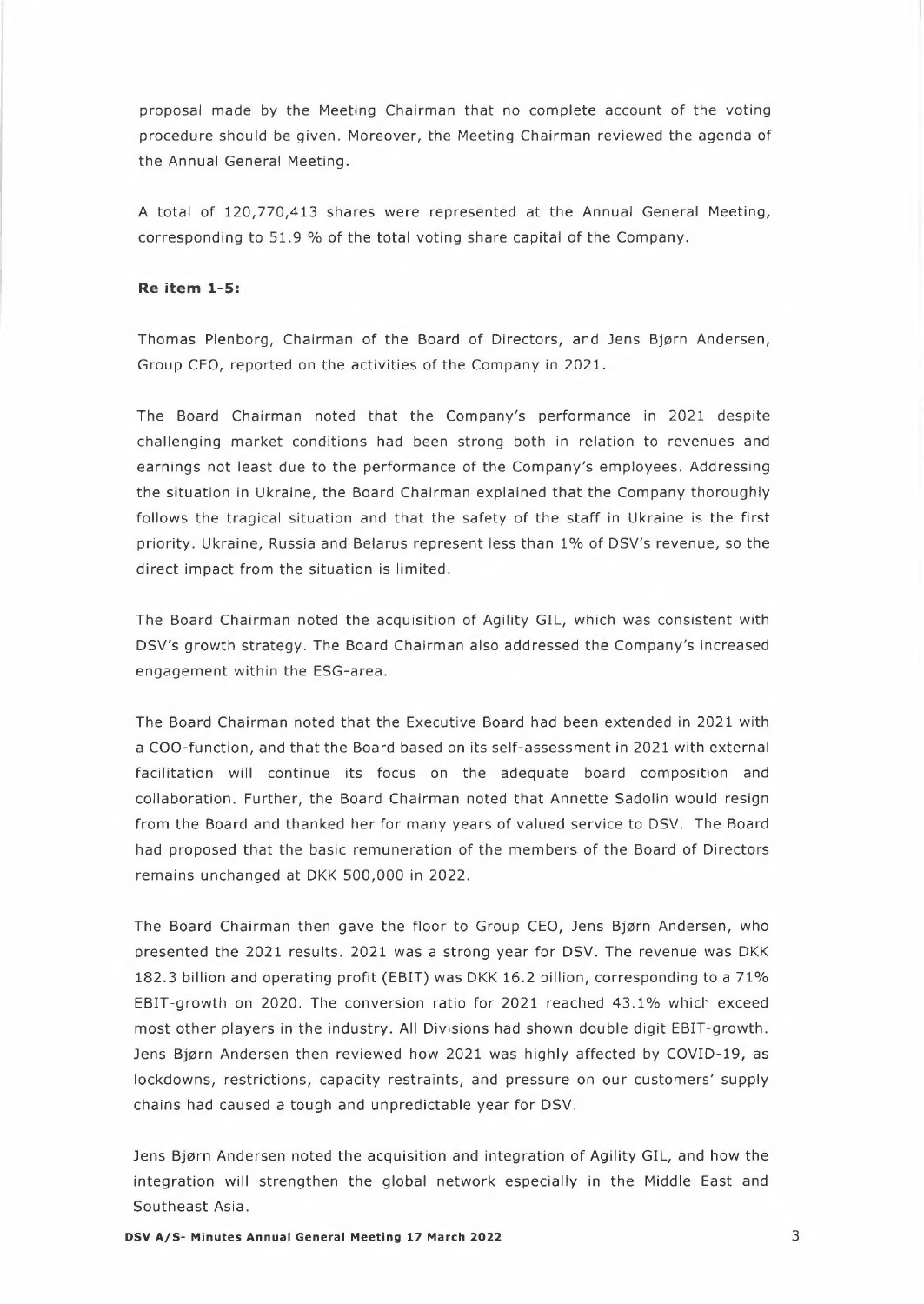Jens Bjørn Andersen gave an account of the environmental, social and governance (ESG) initiatives taken by the Company, which have an increasing influence on the commercial approach of DSV. The Company is committed to the "Science-Based Targets Initiative" and had in 2021 launched its Green Logistics program.

Michael Ebbe, Group CFO, presented the 2021 Annual Report, which included the income statement highlights as well as balance sheet, cash flow statement and selected key figures for 2021. Michael Ebbe noted that DSV's auditor had issued an unqualified audit report with no emphasis of matter.

The Company's profit for 2021 was DKK 5.859 bn of which the Board proposed payment of dividends to shareholders DKK 1.320 bn (equal to DKK 5.50 per share of a nominal value of DKK 1), and that DKK 4.539 bn would be carried forward as retained earnings.

Michael Ebbe referred to the Remuneration Report for 2021 and noted that remuneration to the Board and the Executive Management had been in accordance with the Company's Remuneration Policy.

After these presentations, various shareholder representatives provided their comments and questions. This included oral comments from Claus Berner Møller from ATP and private investor Flemming Als, and a written statement from Jarn Schauby of the Danish Shareholders' Association. The main subjects discussed included appreciation of the Company's performance in 2021, the Company's environmental emissions, gender diversity in the Company's management, the Company's exposure to cyberattacks, risks connected to the war in Ukraine, how the Company looks at its future acquisition opportunities, and the Company's charter of aircrafts. The Board Chairman and members of the Executive Board replied to the comments and questions from the shareholder representatives.

The Meeting Chairman then announced, with the consent of the General Meeting, that the Annual General Meeting (i) noted the report of the Board of Directors and the Executive Board on the Company's activities in 2021, (ii) adopted the 2021 Annual Report, (iii) adopted the proposed distribution of profit (iv) approved the level of remuneration of the Board of Directors for 2022, and (v) approved the remuneration report for 2021.

#### **Re item 6:**

The Meeting Chairman presented that the Board of Directors proposed re-election of Thomas Plenborg, Jørgen Møller, Birgit W. Nørgaard, Malou Aamund, Beat Walti, Niels Smedegaard and Tarek Sultan Al-Essa as members of the Board of Directors, and election of Benedikte Leroy as new member of the Board of Directors.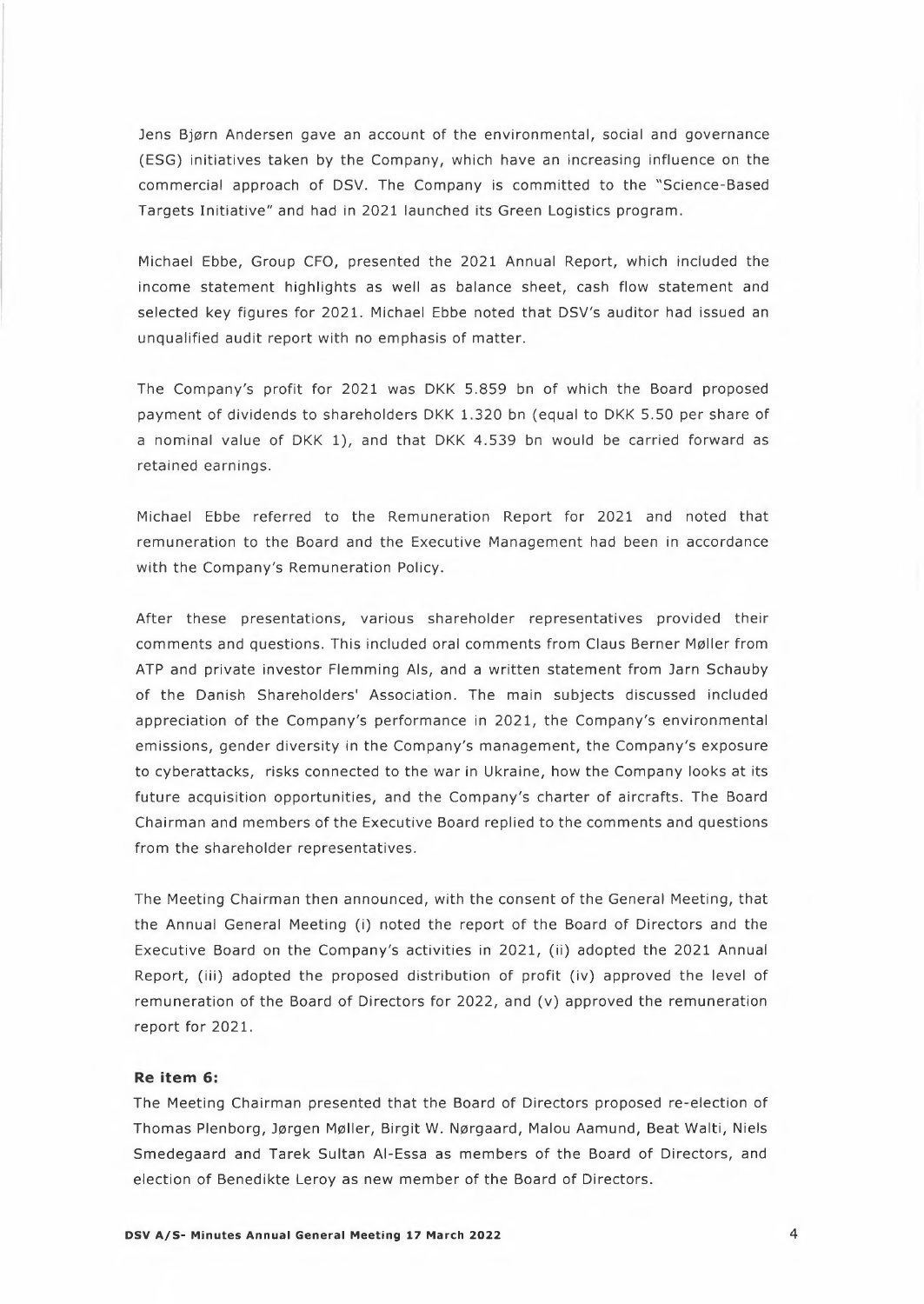The Meeting Chairman stated that all candidates' management positions were listed in the notice convening the Annual General Meeting.

The Meeting Chairman stated that there were no other proposals for members of the Board of Directors, and thus that Thomas Plenborg, Jørgen Møller, Birgit W. Nørgaard, Malou Aamund, Beat Walti, Niels Smedegaard, Tarek Sultan Al-Essa and Benedikte Leroy were elected as members of the Board of Directors for a one-year period.

#### **Re item 7:**

The Meeting Chairman presented the proposal of the Board of Directors to re-elect PricewaterhouseCoopers Statsautoriseret Revisionspartnerselskab, as auditor of the Company as recommended by the Company's Audit Committee.

The Meeting Chairman announced that no other auditors had been proposed. Thus, PriceWaterhouseCoopers Statsautoriseret Revisionspartnerselskab was elected auditors of the Company.

## **Re item 8:**

The Meeting Chairman presented the resolutions proposed under item 8 of the agenda.

The Meeting Chairman informed the General Meeting that the resolutions proposed under items 8.2 and 8.3 could be adopted by a simple majority of votes. Further, the resolution proposed under item 8.1 could be adopted if at least two thirds of both the votes cast and the share capital represented at the General Meeting were in favour of the proposed resolution.

#### **Re item 8.1:**

The Meeting Chairman presented the resolution proposed by the Board of Directors to reduce the share capital and to amend Article 3 of the Articles of Association accordingly.

Pursuant to section 188 of the Danish Companies Act the General Meeting was informed that the purpose of the capital reduction was to cancel a part of the treasury shares held by the Company. According to the practice of the Danish Business Authority (Erhvervsstyrelsen), such purpose w considered a capital reduction used for distribution to shareholders, see section 188(1)(ii) of the Danish Companies Act.

It was proposed to reduce the share capital by a nominal amount of DKK 6,000,000 by cancelling 6,000,000 treasury shares of nominally DKK 1 each. After the reduction, the nominal value of the Company's share capital would be DKK 234,000,000. The share capital reduction would be made at an average price of DKK 1,450.72 per share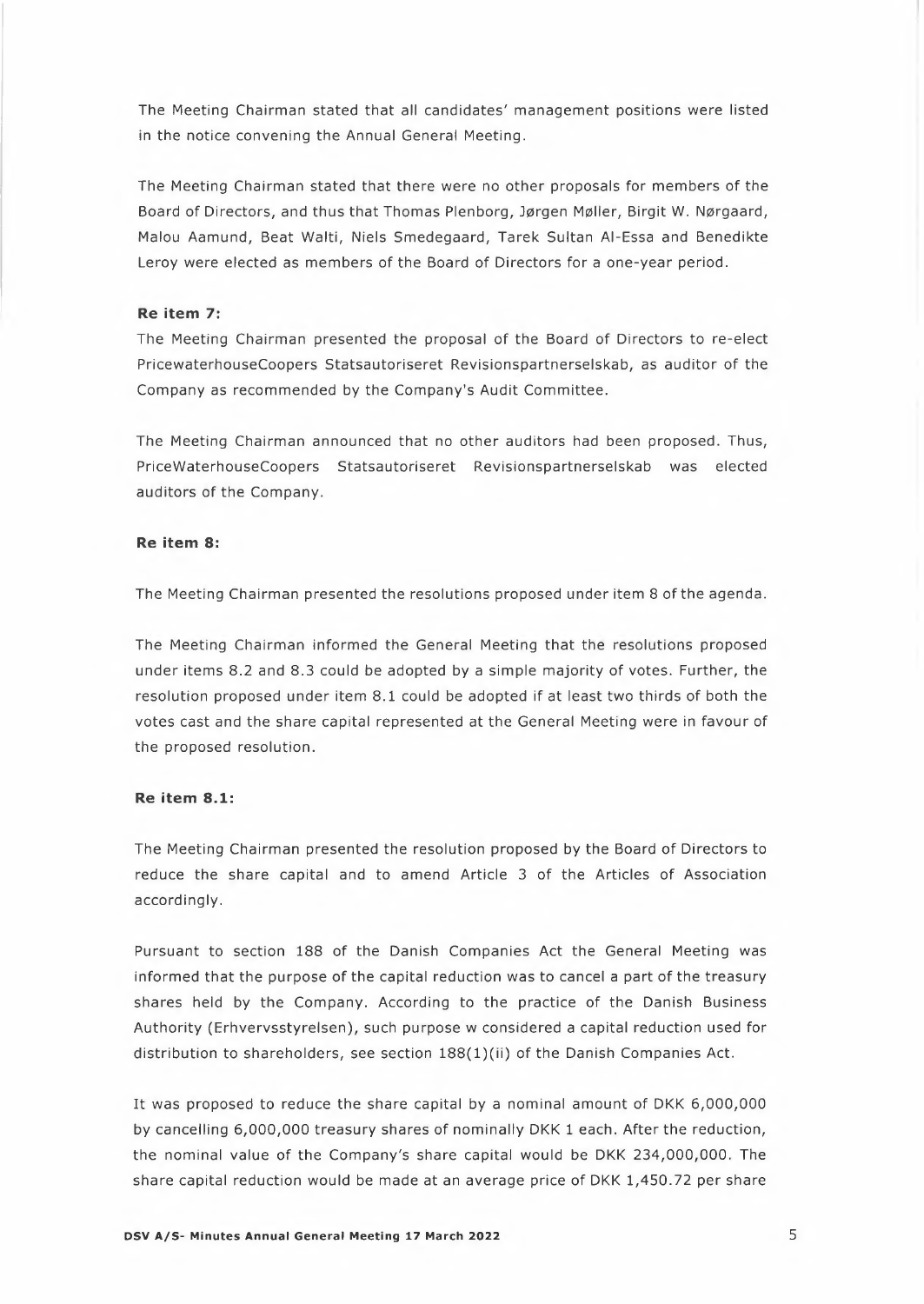of nominally DKK 1 (corresponding to a price under Danish company law of DKK 145,072.32 per nominally DKK 100).

In connection with the share capital reduction, it was proposed to amend Article 3 of the Articles of Association accordingly. As a result of the share capital reduction, Article 3 of the Articles of Association would be amended to read as follows:

## *"Article 3*

*The Company's share capital amounts to DKK 234,000,000."* 

As no shareholders wished to speak, the Meeting Chairman stated, with the consent of the Annual General Meeting, that the proposed resolution to reduce the share capital and to amend Article 3 of the Articles of Association accordingly was adopted.

The Meeting Chairman informed the General Meeting that an announcement would be made requesting the Company's creditors to file any claims they might have against the Company within a period of four weeks. The request would be made through the IT system of the Danish Business Authority. The capital reduction would be implemented after the expiry of the four-week period.

#### **Re item 8.2:**

It was proposed to authorise the Board of Directors, for a period of five years, to purchase treasury shares of a nominal value of up to DKK 23,400,000 corresponding to 10% of the share capital, provided that the Company's aggregate holding of treasury shares must not exceed 10% of the Company's share capital at any time. The purchase price of treasury shares cannot deviate by more than 10 per cent from the last recorded listed share price at the time of purchase. This new authorisation would replace the existing authorisation.

As no shareholders wished to speak, the Meeting Chairman announced, with the consent of the General Meeting, that the authorisation to acquire treasury shares had been adopted.

#### **Re item 8.3:**

The Meeting Chairman presented the Board of Directors' proposal to adopt an indemnification program covering members of the Board of Directors and the Executive Board of the Company supplementing the Company's directors' and officers' liability insurance (D&O insurance).

The Meeting Chairman referred to the notice convening the Annual General Meeting which included a detailed description of the proposal, including that the general meeting was requested to approve that the Company may issue letters of indemnity